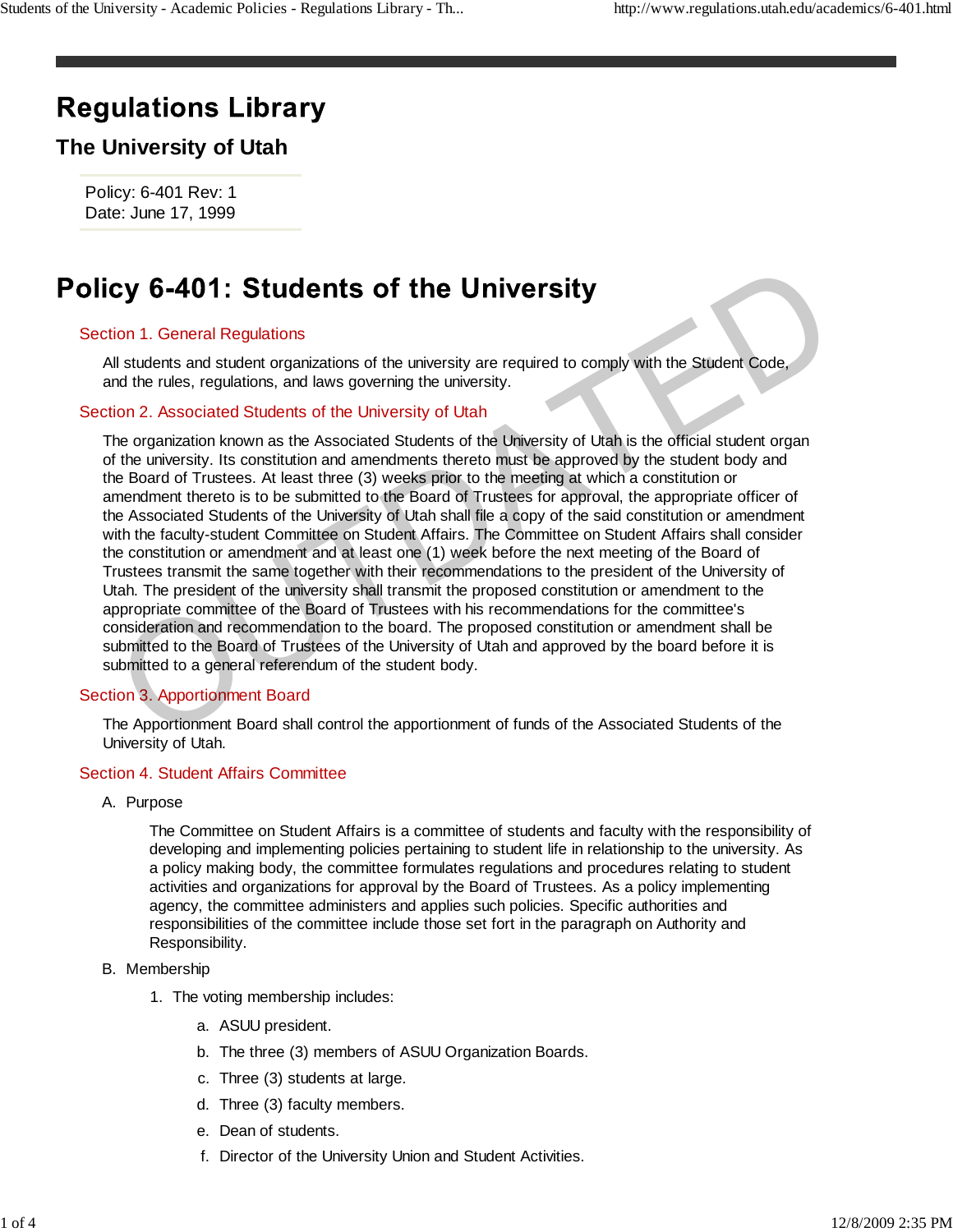- 2. The non-voting membership includes:
	- a. The executive secretary.
- C. Membership Selection and Organization
	- 1. Membership selection shall be as follows:
		- a. The ASUU president, ASUU Organizations Board members, the dean of students, and the director of the University Union and Student Activities are appointed to the committee by virtue of their office.
		- b. The three (3) students at large are appointed in accordance with ASUU's policies and procedures.
		- The three (3) faculty members are appointed by the university president upon c. recommendation of the University Senate Executive Committee.
		- d. The executive secretary shall be a member of the dean of students staff appointed by the dean.
	- 2. Chairman Selection

The chairman shall be elected from the committee's membership by the voting members of the committee.

- 3. Term of office shall be as follows:
	- a. Faculty members shall serve a twelve-month term beginning in September of that school year.
	- b. Organizations Board members shall serve as active voting members for their term of office.
	- c. Students at large shall serve as active voting members for a term of office corresponding to that of the Organizations Board members.
	- d. The ASUU president shall serve during his term of office beginning the day he takes office.
- 4. Holdover Membership

Outgoing Organizations Board members shall serve as ex officio non-voting members for a three-month term beginning in April and ending in June. C. The three (3) faculty members are appointed by the university president upon<br>recommendation of the University Senate Executive Committee.<br>d. The executive secretary shall be a member of the dean of students staff appoin

- D. Authority and Responsibility
	- 1. The committee has the authority to promulgate rules and regulations implementing the Student Code, Article IV, "Student Government and Student Organizations."
		- a. Pursuant to University Regulations, the committee shall receive and review any proposed amendment to the ASUU Constitution and Forward the amendment and the committee's recommendations to the Board of Trustees.
		- b. The Committee shall establish policies and procedures for the maintenance of the university register of organizations.
	- 2. The committee has the authority to promulgate rules and regulations implementing the Student Code, Article V, "Speaker Policy."
	- 3. The committee has the authority to promulgate rules and regulations implementing the Student Code, Article VII, "Distribution of Handbills, Posting of Notice, and Solicitation of Funds."
	- 4. The committee has the authority to promulgate rules and regulations implementing the Student Code, Article VIII, "Demonstrations."
	- 5. The committee has the authority to promulgate rules and regulations implementing the Student Code, Article IX, "Student Housing."
	- 6. The committee has the responsibility under the provision of the Student Code, Article XIII, "Implementing Rules and Regulations:"
		- a. to publish written notice concerning a proposed enactment of any implementing rule or regulation pursuant to requirements or authorizations contained in the Student Code;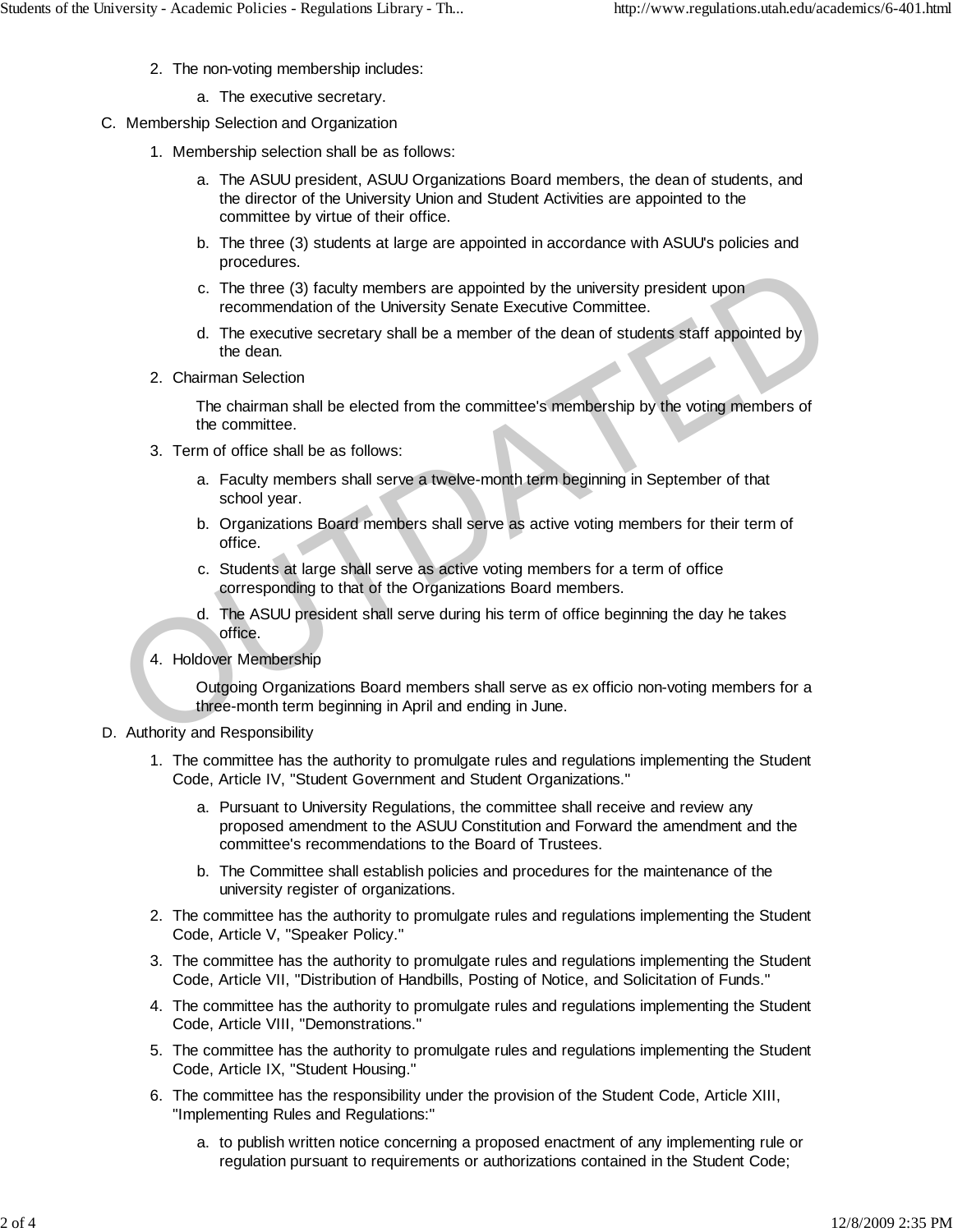- b. to promulgate rules or regulations consistent with the provisions of the Student Code;
- c. to notify the Board of Trustees of the proposed rule or regulation at least sixty (60) days prior to the rule or regulation taking effect.
- 7. The committee has the authority and responsibility under the provisions of the Student Code, Article XIV, "Amendments:"
	- a. to propose amendments to the Student Code;
	- b. to receive and review any proposed amendment to the Student Code;
	- c. to transmit to the Board of Trustees the proposed amendment together with a report explaining the same and fairly and impartially summarizing the views and positions expressed by the various members of the university community.
- 8. The committee has the responsibility to publish annually a Policies and Procedures Manual containing all rules, regulations and procedures of general policy for the supervision of student activities and organizations.
- 9. The committee delegates its responsibility of implementing and enforcing its policies and procedures to the executive secretary of the committee, the ASUU Organizations Board and the ASUU Judiciary.
- 10. The committee is responsible to the president through the vice-president for student affairs.

#### Section 5. Student Press

The student press shall be free of illegal censorship. Editors, managers, and other employees of student publications shall not be dismissed or suspended solely because of student, faculty, administration, alumni, or community disapproval of content or editorial policy; provided, however, that sanctions may be imposed on editors, managers, and other employees of student publications by the Publications Council in accordance with previously established written policies, procedures, and implementing guidelines previously approved by the Board of Trustees and in effect at the time the cause for imposition of such sanctions occurred. expressed by the various members of the university community.<br>
8. The committee has the responsibility to publish annually a Policies and Procedures Manual<br>
containing all rules, regulations and procedures of general polic

#### Section 6. Publications Council

The Publications Council is the publisher of all student publications supported entirely or in part by student activity fees and shall have authority, with the approval of the Board of Trustees to establish general publication policies and procedures with respect to such matters as subject matter coverage, distribution, the sale of advertising space, the right of access to be accorded diverse viewpoints, and the right to respond or reply to previously published material. The Publications Council shall not, however, have jurisdiction over those publications that are related to the disciplines and concerns of a particular college or department. The Publications Council shall have the custody of, and administrative authority over, budgeted funds allocated to publications within its jurisdiction and shall have the responsibility to account to the Board of Trustees for the expenditure of such funds and for the audit and control of their financial accounts. The Publications Council shall select editors of such publications; the general criteria to be followed in making such selections shall be announced in advance and made available to all students.

#### Section 7. Student Broadcast Council

The Student Broadcast Council is responsible for all student broadcasting supported entirely or in part by student fees and shall have the authority, with the approval of the Board of Trustees to establish general broadcasting policies and procedures with respect to such matters as subject matter coverage, the sale of advertising time, the right of access to be accorded diverse viewpoints, and the right to respond or reply to previously aired material. The Student Broadcast Council will also establish, with the approval of the Board of Trustees, bylaws for its own governance, including the matter in which members of the Broadcast Council will be selected. The Student Broadcast Council shall not, however, have jurisdiction over KUER, any other administratively managed radio station or broadcasting related to the disciplines and concerns of a particular college or department. The Student Broadcast Council shall have the custody of, and administrative authority over, budgeted funds allocated to broadcasting within its jurisdiction and shall have the responsibility to account to the Board of Trustees for the expenditure of such funds and for the audit and control of their financial accounts. The Student Broadcast Council shall select managers of broadcasting; the general criteria to be followed in making such selections shall be